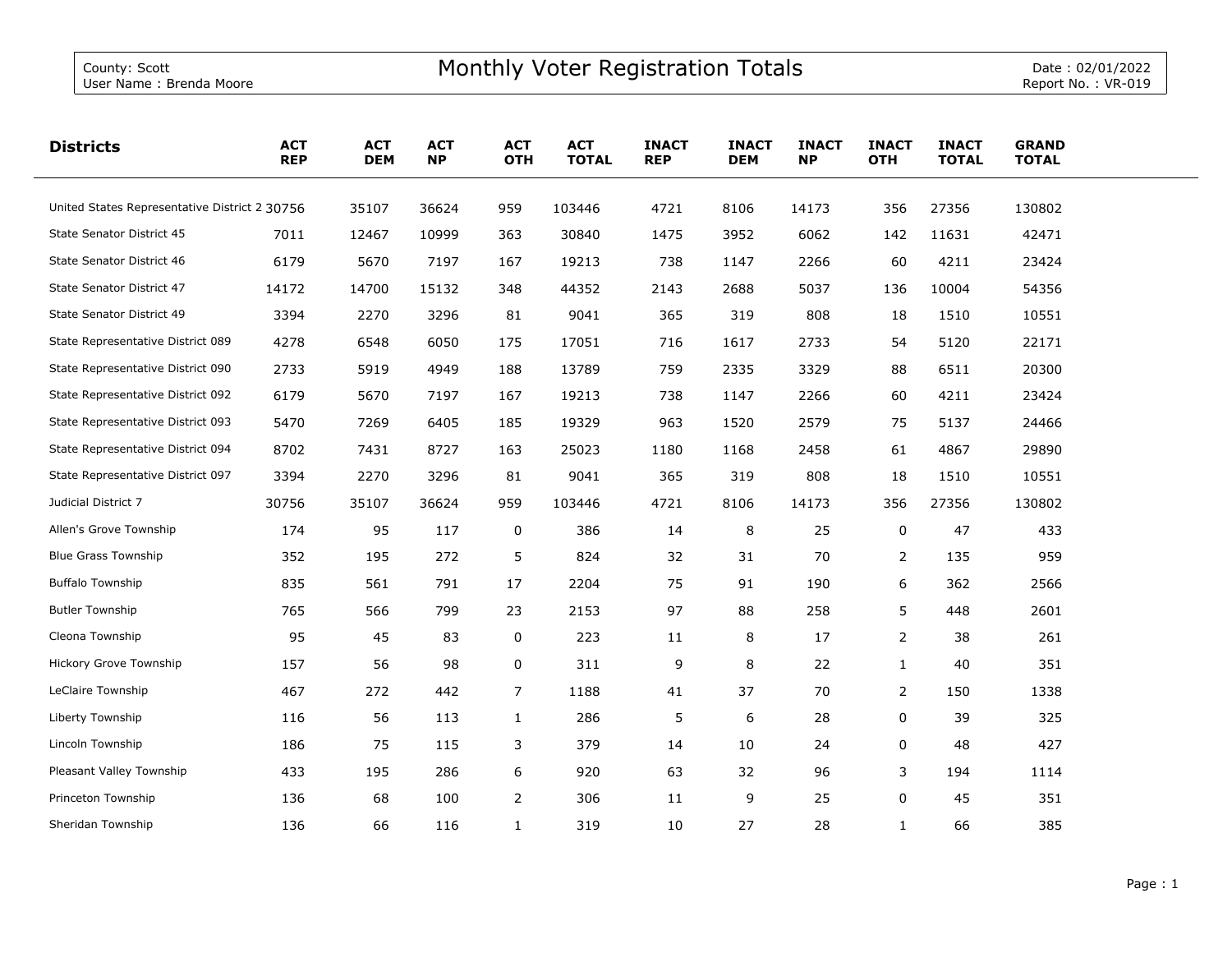L.

| <b>Districts</b>  | <b>ACT</b><br><b>REP</b> | <b>ACT</b><br><b>DEM</b> | <b>ACT</b><br><b>NP</b> | <b>ACT</b><br><b>OTH</b> | <b>ACT</b><br><b>TOTAL</b> | <b>INACT</b><br><b>REP</b> | <b>INACT</b><br><b>DEM</b> | <b>INACT</b><br><b>NP</b> | <b>INACT</b><br><b>OTH</b> | <b>INACT</b><br><b>TOTAL</b> | <b>GRAND</b><br><b>TOTAL</b> |  |
|-------------------|--------------------------|--------------------------|-------------------------|--------------------------|----------------------------|----------------------------|----------------------------|---------------------------|----------------------------|------------------------------|------------------------------|--|
| Winfield Township | 255                      | 134                      | 223                     | 3                        | 615                        | $\overline{7}$             | 17                         | 32                        | $\overline{2}$             | 58                           | 673                          |  |
| Bettendorf Ward 1 | 1414                     | 1567                     | 1494                    | 40                       | 4515                       | 200                        | 263                        | 539                       | 14                         | 1016                         | 5531                         |  |
| Bettendorf Ward 2 | 1220                     | 1303                     | 1487                    | 31                       | 4041                       | 191                        | 236                        | 545                       | 24                         | 996                          | 5037                         |  |
| Bettendorf Ward 3 | 1310                     | 1474                     | 1513                    | 34                       | 4331                       | 210                        | 279                        | 512                       | 16                         | 1017                         | 5348                         |  |
| Bettendorf Ward 4 | 1852                     | 1498                     | 1800                    | 32                       | 5182                       | 224                        | 170                        | 377                       | 11                         | 782                          | 5964                         |  |
| Bettendorf Ward 5 | 2692                     | 1940                     | 2616                    | 44                       | 7292                       | 340                        | 253                        | 603                       | 11                         | 1207                         | 8499                         |  |
| Davenport Ward 1  | 1653                     | 2575                     | 2506                    | 75                       | 6809                       | 308                        | 673                        | 1184                      | 32                         | 2197                         | 9006                         |  |
| Davenport Ward 2  | 1599                     | 2353                     | 2360                    | 77                       | 6389                       | 299                        | 659                        | 1199                      | 24                         | 2181                         | 8570                         |  |
| Davenport Ward 3  | 768                      | 2333                     | 1726                    | 75                       | 4902                       | 334                        | 1150                       | 1446                      | 36                         | 2966                         | 7868                         |  |
| Davenport Ward 4  | 1468                     | 2629                     | 2287                    | 83                       | 6467                       | 318                        | 841                        | 1333                      | 37                         | 2529                         | 8996                         |  |
| Davenport Ward 5  | 1293                     | 2847                     | 2202                    | 77                       | 6419                       | 350                        | 856                        | 1277                      | 32                         | 2515                         | 8934                         |  |
| Davenport Ward 6  | 3073                     | 3276                     | 2843                    | 72                       | 9264                       | 429                        | 539                        | 889                       | 23                         | 1880                         | 11144                        |  |
| Davenport Ward 7  | 1698                     | 2775                     | 2523                    | 65                       | 7061                       | 319                        | 704                        | 1032                      | 23                         | 2078                         | 9139                         |  |
| Davenport Ward 8  | 2086                     | 2866                     | 2850                    | 77                       | 7879                       | 308                        | 699                        | 1188                      | 24                         | 2219                         | 10098                        |  |
| Bettendorf        | 8488                     | 7782                     | 8910                    | 181                      | 25361                      | 1165                       | 1201                       | 2576                      | 76                         | 5018                         | 30379                        |  |
| <b>Blue Grass</b> | 370                      | 279                      | 409                     | 11                       | 1069                       | 44                         | 28                         | 108                       | $\mathbf{1}$               | 181                          | 1250                         |  |
| <b>Buffalo</b>    | 191                      | 205                      | 310                     | 5                        | 711                        | 38                         | 40                         | 93                        | $\mathsf 3$                | 174                          | 885                          |  |
| Davenport         | 13638                    | 21654                    | 19297                   | 601                      | 55190                      | 2665                       | 6121                       | 9548                      | 231                        | 18565                        | 73755                        |  |
| Dixon             | 36                       | 27                       | 56                      | $\overline{4}$           | 123                        | 6                          | 10                         | 12                        | $\mathbf{1}$               | 29                           | 152                          |  |
| Donahue           | 75                       | 61                       | 72                      | $\mathbf{1}$             | 209                        | 5                          | 6                          | 17                        | $\mathbf 0$                | 28                           | 237                          |  |
| Durant            | 17                       | 18                       | 17                      | $\mathbf{1}$             | 53                         | $\mathbf{1}$               | $\overline{2}$             | 10                        | 0                          | 13                           | 66                           |  |
| Eldridge          | 1634                     | 1135                     | 1694                    | 33                       | 4496                       | 149                        | 110                        | 352                       | 6                          | 617                          | 5113                         |  |
| LeClaire          | 1117                     | 824                      | 1197                    | 35                       | 3173                       | 134                        | 115                        | 304                       | $\overline{7}$             | 560                          | 3733                         |  |
| Long Grove        | 210                      | 162                      | 231                     | $\overline{2}$           | 605                        | 31                         | 8                          | 49                        | $\mathbf{1}$               | 89                           | 694                          |  |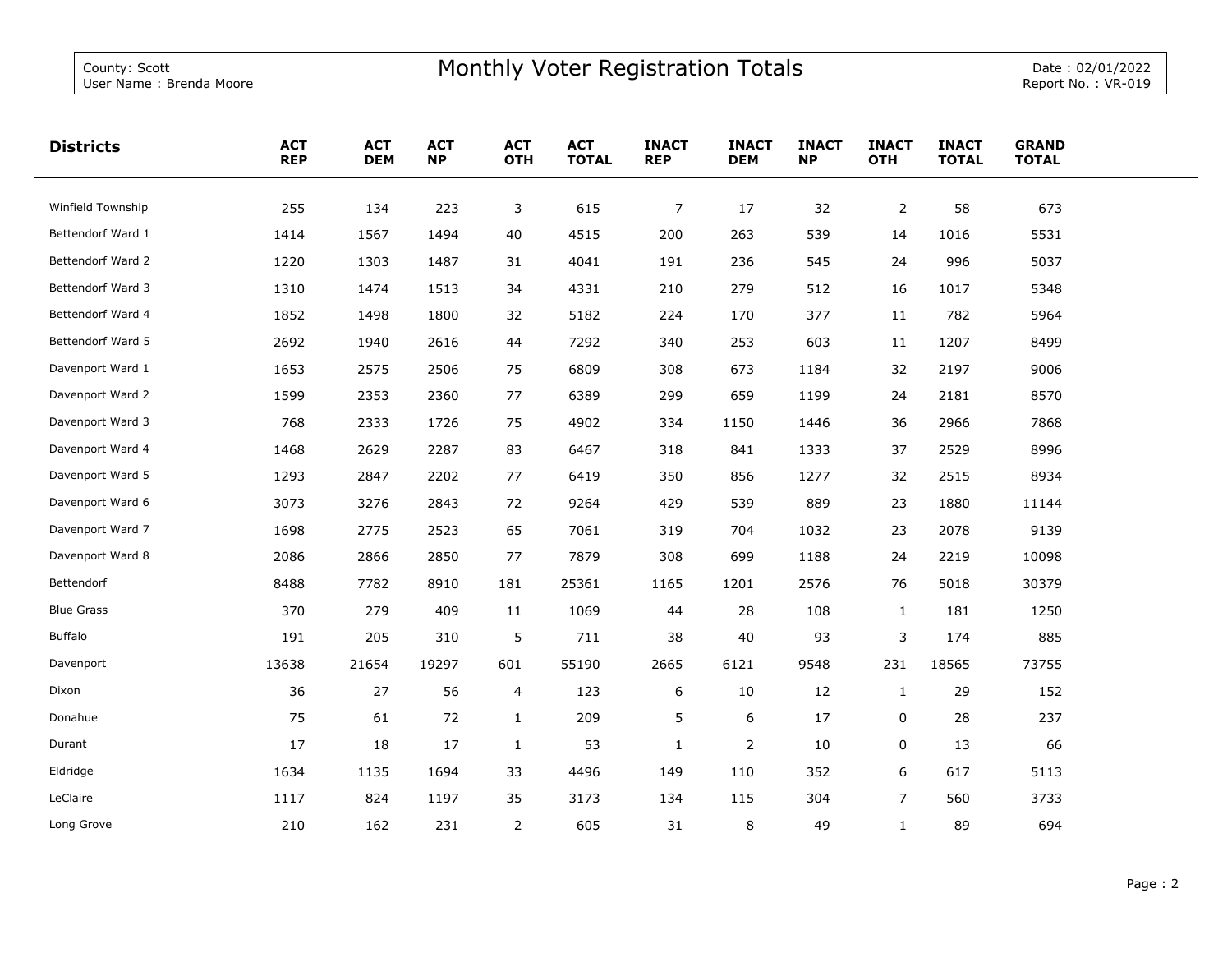| <b>Districts</b>                                       | <b>ACT</b><br><b>REP</b> | <b>ACT</b><br><b>DEM</b> | <b>ACT</b><br><b>NP</b> | <b>ACT</b><br><b>OTH</b> | <b>ACT</b><br><b>TOTAL</b> | <b>INACT</b><br><b>REP</b> | <b>INACT</b><br><b>DEM</b> | <b>INACT</b><br><b>NP</b> | <b>INACT</b><br><b>OTH</b> | <b>INACT</b><br><b>TOTAL</b> | <b>GRAND</b><br><b>TOTAL</b> |  |
|--------------------------------------------------------|--------------------------|--------------------------|-------------------------|--------------------------|----------------------------|----------------------------|----------------------------|---------------------------|----------------------------|------------------------------|------------------------------|--|
| Maysville                                              | 46                       | 25                       | 37                      | 0                        | 108                        | $\overline{2}$             | $\mathbf{1}$               | 12                        | 0                          | 15                           | 123                          |  |
| McCausland                                             | 85                       | 42                       | 78                      | 4                        | 209                        | 11                         | 7                          | 17                        | 1                          | 36                           | 245                          |  |
| New Liberty                                            | 25                       | 21                       | 32                      | $\mathbf{1}$             | 79                         | $\overline{2}$             | 3                          | 4                         | $\mathbf{1}$               | 10                           | 89                           |  |
| Panorama Park                                          | 30                       | 20                       | 34                      | $\overline{2}$           | 86                         | 3                          | 2                          | 16                        | 0                          | 21                           | 107                          |  |
| Princeton                                              | 209                      | 194                      | 225                     | $\overline{4}$           | 632                        | 36                         | 28                         | 53                        | $\mathbf{1}$               | 118                          | 750                          |  |
| Riverdale                                              | 121                      | 81                       | 92                      | $\mathbf{1}$             | 295                        | 12                         | 11                         | 22                        | 0                          | 45                           | 340                          |  |
| Walcott                                                | 357                      | 193                      | 378                     | 5                        | 933                        | 28                         | 41                         | 95                        | 3                          | 167                          | 1100                         |  |
| Eastern Iowa Community College Directo 306             |                          | 6304                     | 5522                    | 196                      | 15328                      | 797                        | 2203                       | 3347                      | 83                         | 6430                         | 21758                        |  |
| Eastern Iowa Community College Directo4988             |                          | 7149                     | 6924                    | 182                      | 19243                      | 835                        | 1803                       | 2936                      | 66                         | 5640                         | 24883                        |  |
| Eastern Iowa Community College Directo4389             |                          | 7441                     | 6018                    | 197                      | 18445                      | 923                        | 1818                       | 2838                      | 74                         | 5653                         | 24098                        |  |
| Eastern Iowa Community College Directo 7924            |                          | 6759                     | 7971                    | 165                      | 22819                      | 1089                       | 1035                       | 2297                      | 66                         | 4487                         | 27306                        |  |
| Eastern Iowa Community College Directo 3345            |                          | 2101                     | 3278                    | 52                       | 8776                       | 283                        | 260                        | 707                       | 18                         | 1268                         | 10044                        |  |
| Eastern Iowa Community College Directo 3531            |                          | 2344                     | 3434                    | 69                       | 9378                       | 388                        | 301                        | 741                       | 15                         | 1445                         | 10823                        |  |
| Eastern Iowa Community College Directo <sub>2873</sub> |                          | 3009                     | 3477                    | 98                       | 9457                       | 406                        | 686                        | 1307                      | 34                         | 2433                         | 11890                        |  |
| Eastern Iowa Community College District0756            |                          | 35107                    | 36624                   | 959                      | 103446                     | 4721                       | 8106                       | 14173                     | 356                        | 27356                        | 130802                       |  |
| Calamus Wheatland School Director 2                    | 39                       | 30                       | 46                      | 1                        | 116                        | 0                          | 2                          | 13                        | 0                          | 15                           | 131                          |  |
| Pleasant Valley School Director 1                      | 1048                     | 599                      | 919                     | 18                       | 2584                       | 120                        | 83                         | 202                       | $\overline{7}$             | 412                          | 2996                         |  |
| Pleasant Valley School Director 2                      | 711                      | 568                      | 831                     | 25                       | 2135                       | 76                         | 78                         | 202                       | 4                          | 360                          | 2495                         |  |
| Pleasant Valley School Director 3                      | 1405                     | 770                      | 1218                    | 24                       | 3417                       | 164                        | 79                         | 198                       | 3                          | 444                          | 3861                         |  |
| Pleasant Valley School Director 4                      | 963                      | 672                      | 795                     | 14                       | 2444                       | 125                        | 79                         | 220                       | $\overline{2}$             | 426                          | 2870                         |  |
| Pleasant Valley School Director 5                      | 639                      | 591                      | 603                     | 11                       | 1844                       | 77                         | 72                         | 149                       | 5                          | 303                          | 2147                         |  |
| Pleasant Valley School Director 6                      | 515                      | 616                      | 636                     | 16                       | 1783                       | 91                         | 119                        | 225                       | 5                          | 440                          | 2223                         |  |
| Pleasant Valley School Director 7                      | 1241                     | 1000                     | 1297                    | 18                       | 3556                       | 117                        | 122                        | 272                       | 8                          | 519                          | 4075                         |  |
| <b>Bennett School District</b>                         | 94                       | 50                       | 94                      | $\mathbf{1}$             | 239                        | $\overline{7}$             | 8                          | 19                        | $\mathbf{1}$               | 35                           | 274                          |  |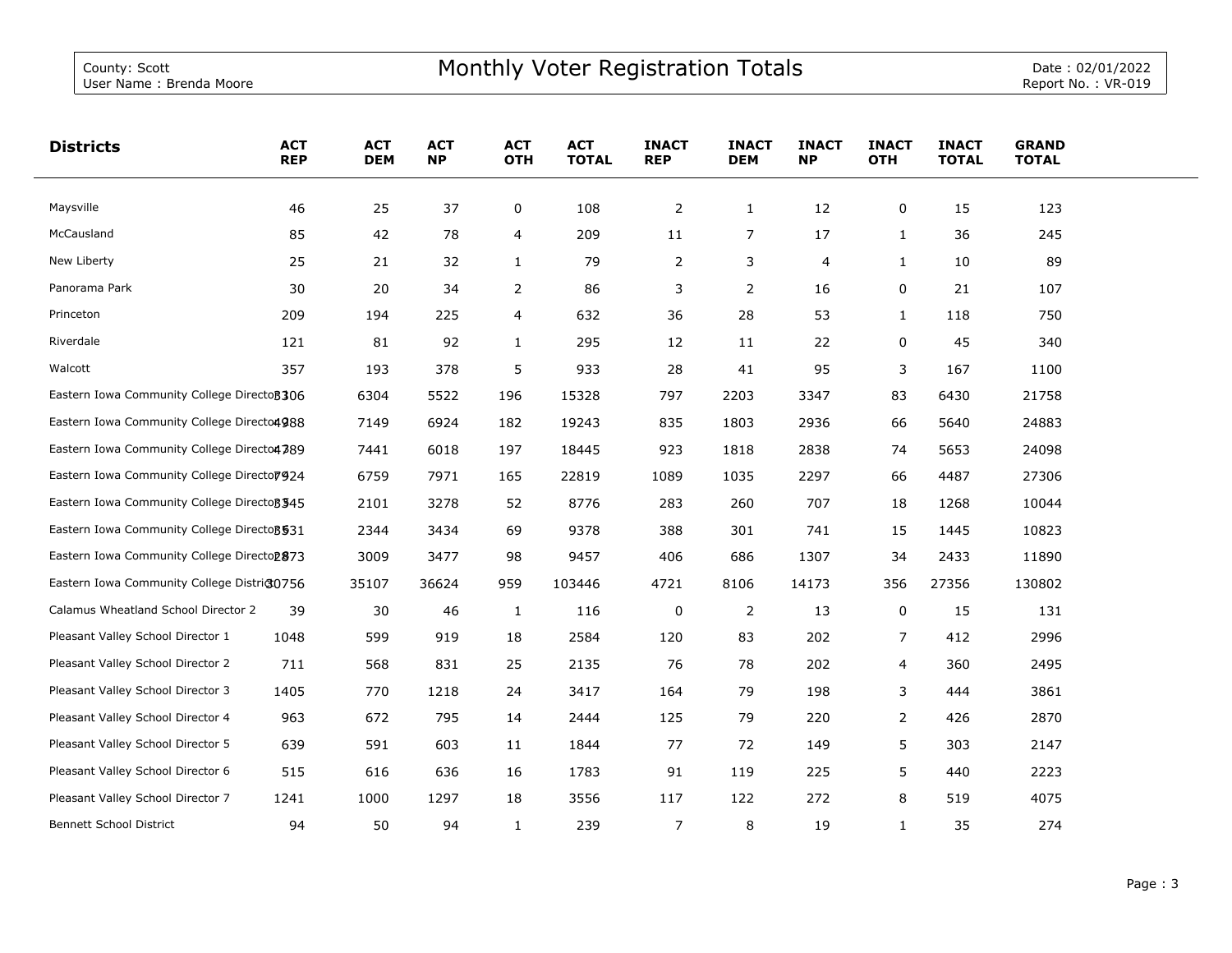| <b>Districts</b>                  | <b>ACT</b><br><b>REP</b> | <b>ACT</b><br><b>DEM</b> | <b>ACT</b><br><b>NP</b> | <b>ACT</b><br><b>OTH</b> | <b>ACT</b><br><b>TOTAL</b> | <b>INACT</b><br><b>REP</b> | <b>INACT</b><br><b>DEM</b> | <b>INACT</b><br><b>NP</b> | <b>INACT</b><br><b>OTH</b> | <b>INACT</b><br><b>TOTAL</b> | <b>GRAND</b><br><b>TOTAL</b> |
|-----------------------------------|--------------------------|--------------------------|-------------------------|--------------------------|----------------------------|----------------------------|----------------------------|---------------------------|----------------------------|------------------------------|------------------------------|
| Bettendorf                        | 4962                     | 4904                     | 5273                    | 112                      | 15251                      | 737                        | 825                        | 1732                      | 54                         | 3348                         | 18599                        |
| Calamus Wheatland School District | 42                       | 32                       | 51                      |                          | 126                        | 0                          | 2                          | 13                        | 0                          | 15                           | 141                          |
| Davenport                         | 14979                    | 22557                    | 20881                   | 638                      | 59055                      | 2793                       | 6297                       | 9993                      | 246                        | 19329                        | 78384                        |
| Durant School District            | 98                       | 53                       | 93                      |                          | 245                        | 12                         |                            | 26                        | 2                          | 47                           | 292                          |
| North Scott                       | 4059                     | 2695                     | 3933                    | 80                       | 10767                      | 402                        | 335                        | 922                       | 19                         | 1678                         | 12445                        |
| Pleasant Valley                   | 6522                     | 4816                     | 6299                    | 126                      | 17763                      | 770                        | 632                        | 1468                      | 34                         | 2904                         | 20667                        |
| Parkview Sanitary District        | 516                      | 437                      | 579                     | 18                       | 1550                       | 73                         | 73                         | 208                       | 4                          | 358                          | 1908                         |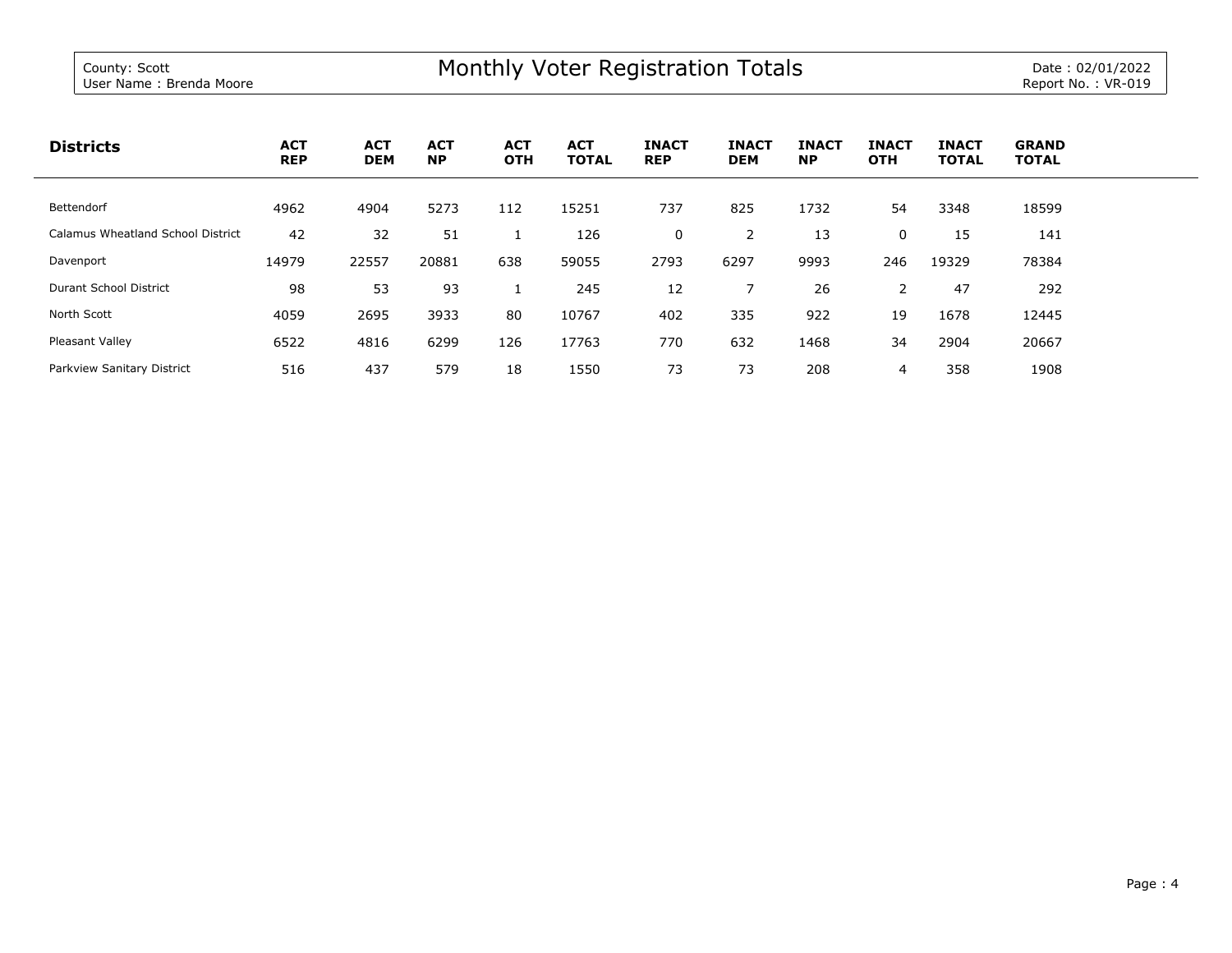| County: Scott<br>User Name: Brenda Moore  | <b>Precinct Voter Count</b> |            |            |           |                  |  |  |  |  |  |  |
|-------------------------------------------|-----------------------------|------------|------------|-----------|------------------|--|--|--|--|--|--|
| Precinct: All<br>Status : Active Inactive |                             |            |            |           |                  |  |  |  |  |  |  |
|                                           | <b>TOTAL</b>                | <b>DEM</b> | <b>REP</b> | <b>NP</b> | OTH              |  |  |  |  |  |  |
| Allens Grove Twp                          | 433                         | 103        | 188        | 142       | 0                |  |  |  |  |  |  |
| Bettendorf City B11                       | 2825                        | 961        | 875        | 960       | 29               |  |  |  |  |  |  |
| Bettendorf City B12                       | 2706                        | 869        | 739        | 1073      | 25               |  |  |  |  |  |  |
| Bettendorf City B21                       | 1777                        | 603        | 420        | 733       | 21               |  |  |  |  |  |  |
| Bettendorf City B22                       | 2715                        | 790        | 826        | 1071      | 28               |  |  |  |  |  |  |
| Bettendorf City B23                       | 545                         | 146        | 165        | 228       | $\boldsymbol{6}$ |  |  |  |  |  |  |
| Bettendorf City B31                       | 2748                        | 847        | 770        | 1101      | 30               |  |  |  |  |  |  |
| Bettendorf City B32                       | 2600                        | 906        | 750        | 924       | 20               |  |  |  |  |  |  |
| Bettendorf City B41                       | 3191                        | 810        | 1216       | 1148      | 17               |  |  |  |  |  |  |
| Bettendorf City B42                       | 2773                        | 858        | 860        | 1029      | 26               |  |  |  |  |  |  |
| Bettendorf City B51                       | 3386                        | 946        | 1160       | 1255      | 25               |  |  |  |  |  |  |
| Bettendorf City B52                       | 5220                        | 1269       | 1905       | 2014      | 32               |  |  |  |  |  |  |
| <b>Blue Grass</b>                         | 2173                        | 523        | 787        | 844       | 19               |  |  |  |  |  |  |
| <b>Buffalo City</b>                       | 885                         | 245        | 229        | 403       | 8                |  |  |  |  |  |  |
| <b>Buffalo Twp</b>                        | 2566                        | 652        | 910        | 981       | 23               |  |  |  |  |  |  |
| Davenport City D11                        | 2004                        | 720        | 495        | 768       | 21               |  |  |  |  |  |  |
| Davenport City D12                        | 2247                        | 834        | 441        | 947       | 25               |  |  |  |  |  |  |
| Davenport City D13                        | 2644                        | 879        | 648        | 1082      | 35               |  |  |  |  |  |  |
| Davenport City D14                        | 2147                        | 825        | 388        | 908       | 26               |  |  |  |  |  |  |
| Davenport City D21                        | 2441                        | 825        | 537        | 1051      | 28               |  |  |  |  |  |  |
| Davenport City D22                        | 2015                        | 721        | 417        | 841       | 36               |  |  |  |  |  |  |
| Davenport City D23                        | 1869                        | 618        | 508        | 730       | 13               |  |  |  |  |  |  |
| Davenport City D24                        | 2245                        | 848        | 436        | 937       | 24               |  |  |  |  |  |  |
| Davenport City D31                        | 2018                        | 808        | 331        | 844       | 35               |  |  |  |  |  |  |
| Davenport City D32                        | 1681                        | 820        | 239        | 607       | 15               |  |  |  |  |  |  |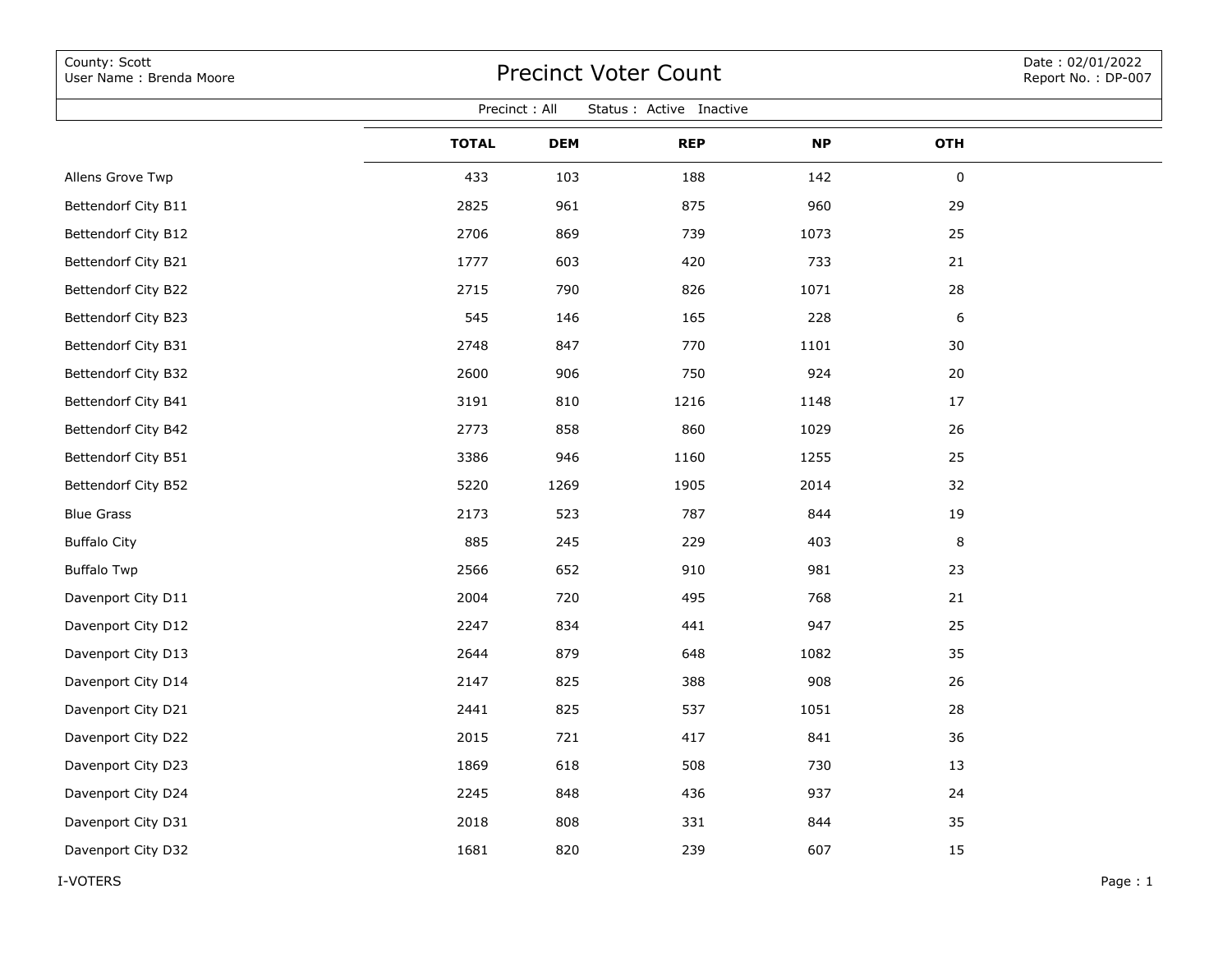| County: Scott<br>User Name: Brenda Moore  | <b>Precinct Voter Count</b> | Date: 02/01/2022<br>Report No.: DP-007 |            |           |              |         |  |  |  |  |  |  |
|-------------------------------------------|-----------------------------|----------------------------------------|------------|-----------|--------------|---------|--|--|--|--|--|--|
| Precinct: All<br>Status : Active Inactive |                             |                                        |            |           |              |         |  |  |  |  |  |  |
|                                           | <b>TOTAL</b>                | <b>DEM</b>                             | <b>REP</b> | <b>NP</b> | <b>OTH</b>   |         |  |  |  |  |  |  |
| Davenport City D33                        | 2027                        | 857                                    | 275        | 871       | 24           |         |  |  |  |  |  |  |
| Davenport City D34                        | 2142                        | 998                                    | 257        | 850       | 37           |         |  |  |  |  |  |  |
| Davenport City D41                        | 2528                        | 920                                    | 580        | 995       | 33           |         |  |  |  |  |  |  |
| Davenport City D42                        | 2103                        | 758                                    | 439        | 879       | 27           |         |  |  |  |  |  |  |
| Davenport City D43                        | 2059                        | 790                                    | 448        | 797       | 24           |         |  |  |  |  |  |  |
| Davenport City D44                        | 2306                        | 1002                                   | 319        | 949       | 36           |         |  |  |  |  |  |  |
| Davenport City D51                        | 2565                        | 1024                                   | 493        | 1012      | 36           |         |  |  |  |  |  |  |
| Davenport City D52                        | 2194                        | 878                                    | 452        | 847       | 17           |         |  |  |  |  |  |  |
| Davenport City D53                        | 2253                        | 901                                    | 472        | 851       | 29           |         |  |  |  |  |  |  |
| Davenport City D54                        | 1922                        | 900                                    | 226        | 769       | 27           |         |  |  |  |  |  |  |
| Davenport City D61                        | 2755                        | 852                                    | 935        | 949       | 19           |         |  |  |  |  |  |  |
| Davenport City D62                        | 2516                        | 719                                    | 992        | 788       | 17           |         |  |  |  |  |  |  |
| Davenport City D63                        | 2927                        | 1036                                   | 717        | 1141      | 33           |         |  |  |  |  |  |  |
| Davenport City D64                        | 2946                        | 1208                                   | 858        | 854       | 26           |         |  |  |  |  |  |  |
| Davenport City D71                        | 2618                        | 1030                                   | 682        | 892       | 14           |         |  |  |  |  |  |  |
| Davenport City D72                        | 2444                        | 952                                    | 513        | 959       | 20           |         |  |  |  |  |  |  |
| Davenport City D73                        | 2329                        | 828                                    | 494        | 977       | 30           |         |  |  |  |  |  |  |
| Davenport City D74                        | 1748                        | 669                                    | 328        | 727       | 24           |         |  |  |  |  |  |  |
| Davenport City D81                        | 2192                        | 820                                    | 405        | 934       | 33           |         |  |  |  |  |  |  |
| Davenport City D82                        | 2567                        | 894                                    | 615        | 1033      | 25           |         |  |  |  |  |  |  |
| Davenport City D83                        | 2827                        | 1074                                   | 621        | 1103      | 29           |         |  |  |  |  |  |  |
| Davenport City D84                        | 2512                        | 777                                    | 753        | 968       | 14           |         |  |  |  |  |  |  |
| Donahue City                              | 237                         | 67                                     | 80         | 89        | $\mathbf{1}$ |         |  |  |  |  |  |  |
| Eldridge City 1                           | 2789                        | 667                                    | 979        | 1120      | 23           |         |  |  |  |  |  |  |
| Eldridge City 2                           | 2709                        | 671                                    | 950        | 1070      | 18           |         |  |  |  |  |  |  |
| I-VOTERS                                  |                             |                                        |            |           |              | Page: 2 |  |  |  |  |  |  |